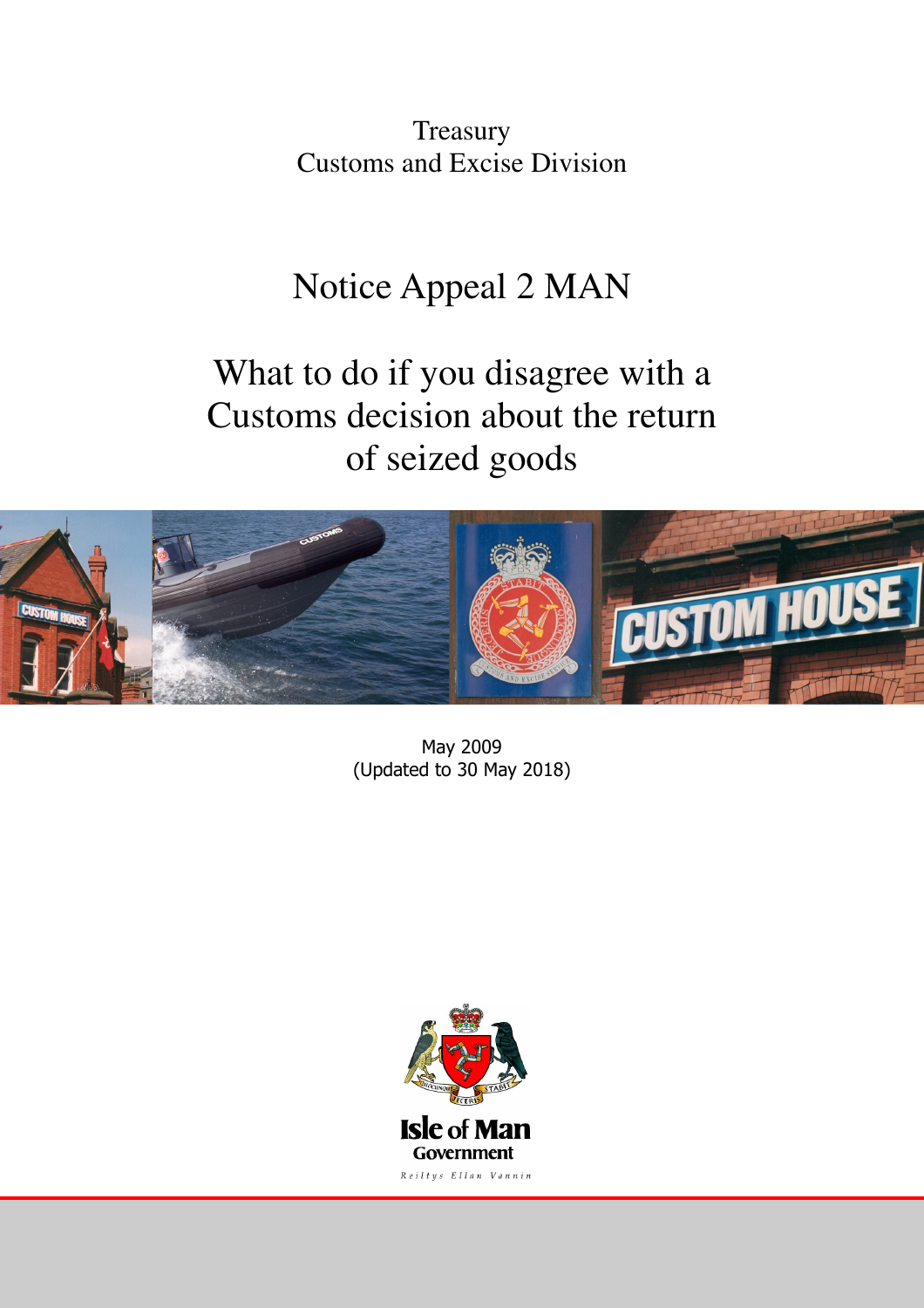#### **Contents**

**Introduction** How to apply to have a decision reviewed What is meant by a "linked decision"? Challenging the legality of a seizure Information you will need to provide with your review request Late requests for a review What happens during the review and how long does it take? Reviews where you are also challenging the legality of the seizure If you don't agree with the review conclusions Appealing to the Tribunal Getting someone to act on your behalf What to do if you want to provide further information

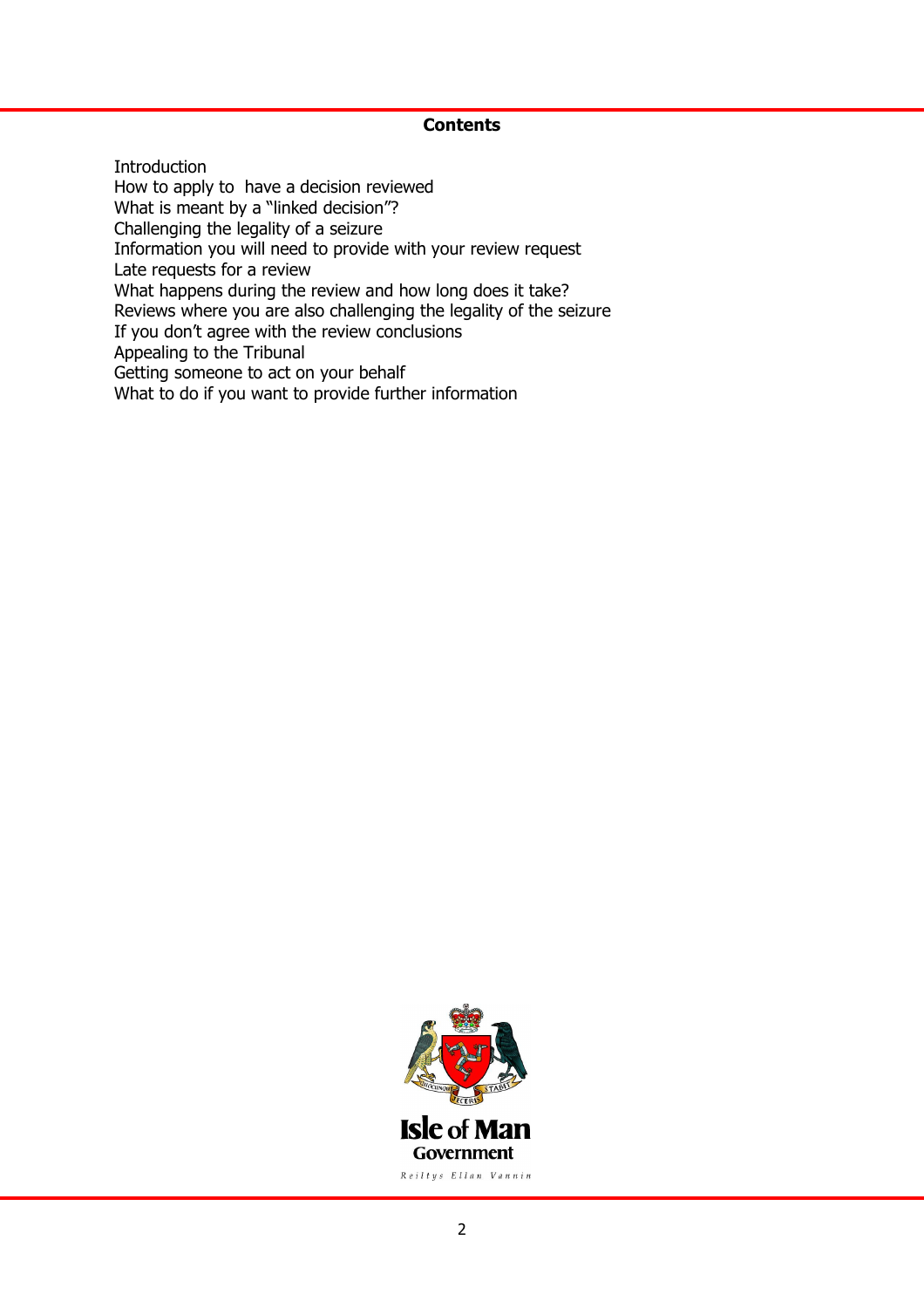#### **Introduction**

Your dealings with Customs and Excise will normally be routine. However, there may be occasions when you disagree with a decision. If this happens, you may be able to challenge the decision.

This guide explains what you can do if you don't agree with a decision made on or after  $1<sup>st</sup>$ April 2009 about the return of seized goods, also called "restoration".

It may be possible to reach an agreement with Customs and Excise. However, if you cannot reach an agreement, your first step is to ask for a review by Customs and Excise. If you do not agree with the review decision you then have a right of appeal to the independent VAT and Duties Tribunal.

#### How to apply to have a decision reviewed

If Customs and Excise refuses to return seized goods to you or imposes conditions on the return, you have the right to have the decision reviewed if you disagree with it.

You will need to request a review in writing - and send it to Customs and Excise - within 45 days of decision.

Customs and Excise will dispose of seized perishable goods (e.g. tobacco, beer and food products) as quickly as possible. It will normally begin to dispose of non-perishable goods (e.g. vehicles and spirits) 45 days after the date of seizure unless a review request has been received.

If Customs and Excise decides that the seized goods can be returned to you but have in the meantime disposed of the goods, it will normally offer you an appropriate payment instead.

#### What is meant by a "linked decision"?

This means a Customs and Excise decision (other than the seizure of goods) which would normally follow the optional review process available for decisions involving VAT, customs duty or excise duties (see Notice Appeal 1 MAN).

Where the Customs and Excise decision is linked to a restoration decision which is being reviewed you must follow the procedures shown in this Notice.

#### Challenging the legality of a seizure

Requesting a review of the decision about whether to return the seized goods is **not** the same as challenging the seizure itself. You can find out more information on how to challenge the legality of a seizure of goods in Notice 12A.

#### Information you will need to provide with your review request

Customs and Excise will need the following information from you:

- your (or your business) name;
- your reference number (as shown on the decision letter);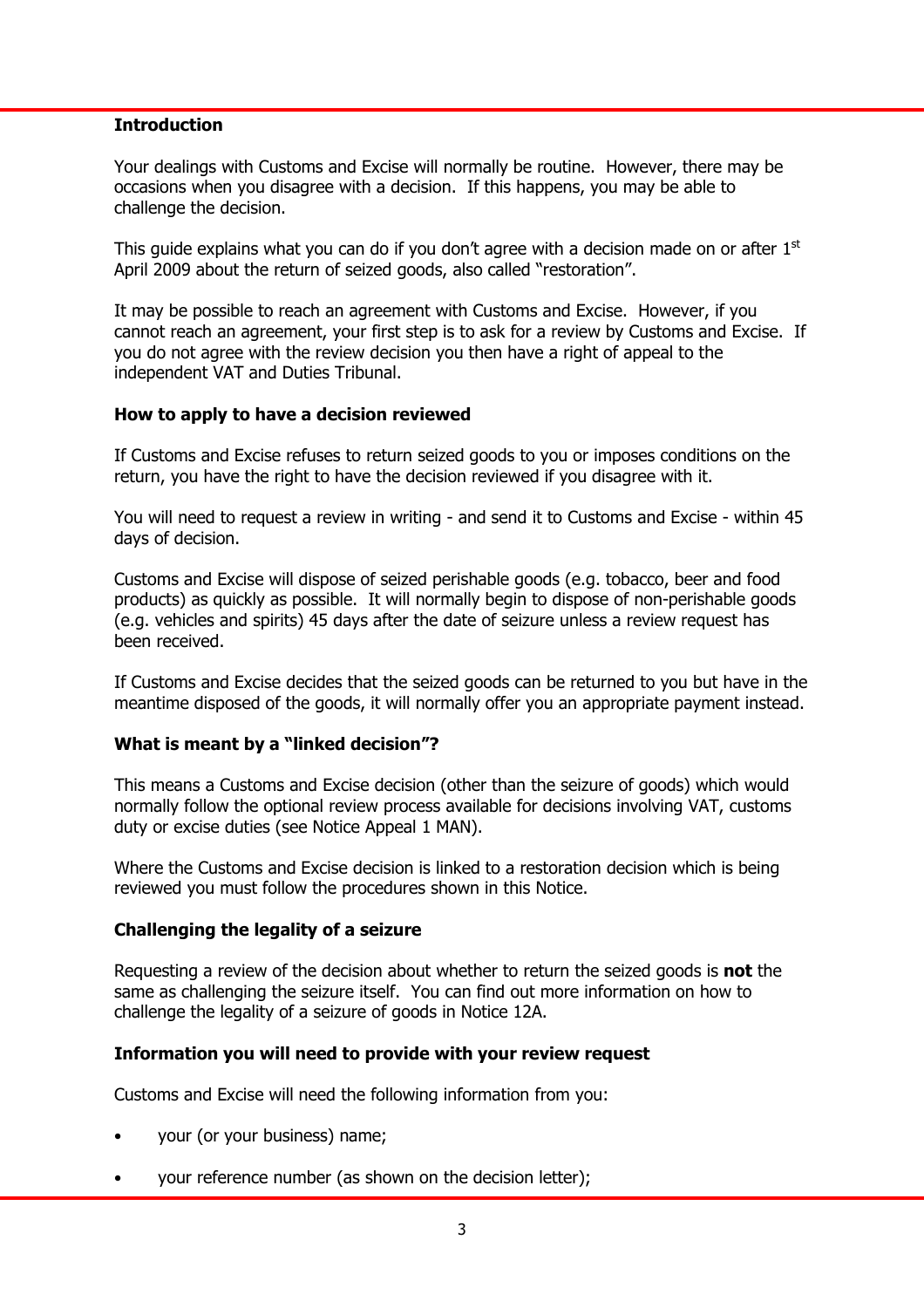- the decision you want reviewed;
- an explanation of what you disagree with and why.

#### Late requests for a review

If you ask for a review after the 45-day period has passed, it will still carry out a review it you have a reasonable excuse why your request was late.

You will need to give an explanation of why your review request has been sent in after the 45-day period and show that you sent the review request as soon as you could. If Customs and Excise does not think your explanation is reasonable it will write and tell you why. If you wish, you can then ask the Tribunal to decide whether Customs and Excise should carry out a review.

More information about applications to the Tribunal is given below.

#### What happens during the review and how long does it take?

Customs and Excise will appoint an officer, who has not previously been involved with the decision, to carry out a review of the decision.

The review must be completed within 45 days.

If during the review, you have further information that you think might affect the decision, you should send it to the review officer.

When the review has been completed the review officer will write and tell you their decision.

If Customs and Excise does not complete its review within 45 days the original decision will stand, and you may appeal to the Tribunal.

## Reviews where you are also challenging the legality of the seizure

If you have also challenged the legality of the seizure and are waiting for it to be heard in the High Bailiff's Court, you can still ask for a restoration decision to be reviewed in the meantime.

If you lose the challenge against the legality of the seizure, Customs and Excise will still complete any review of the restoration decision you have asked for.

#### If you don't agree with the review conclusions

If you disagree with the review officer's decision - including the amount of any payments you may be asked to make to have your goods returned to you - you can appeal to the Tribunal. The Tribunal may ask Customs and Excise to carry out another review if it thinks the decision is unreasonable.

## Appealing to the Tribunal

If you want to appeal to the Tribunal, you must do so within 30 days of the letter from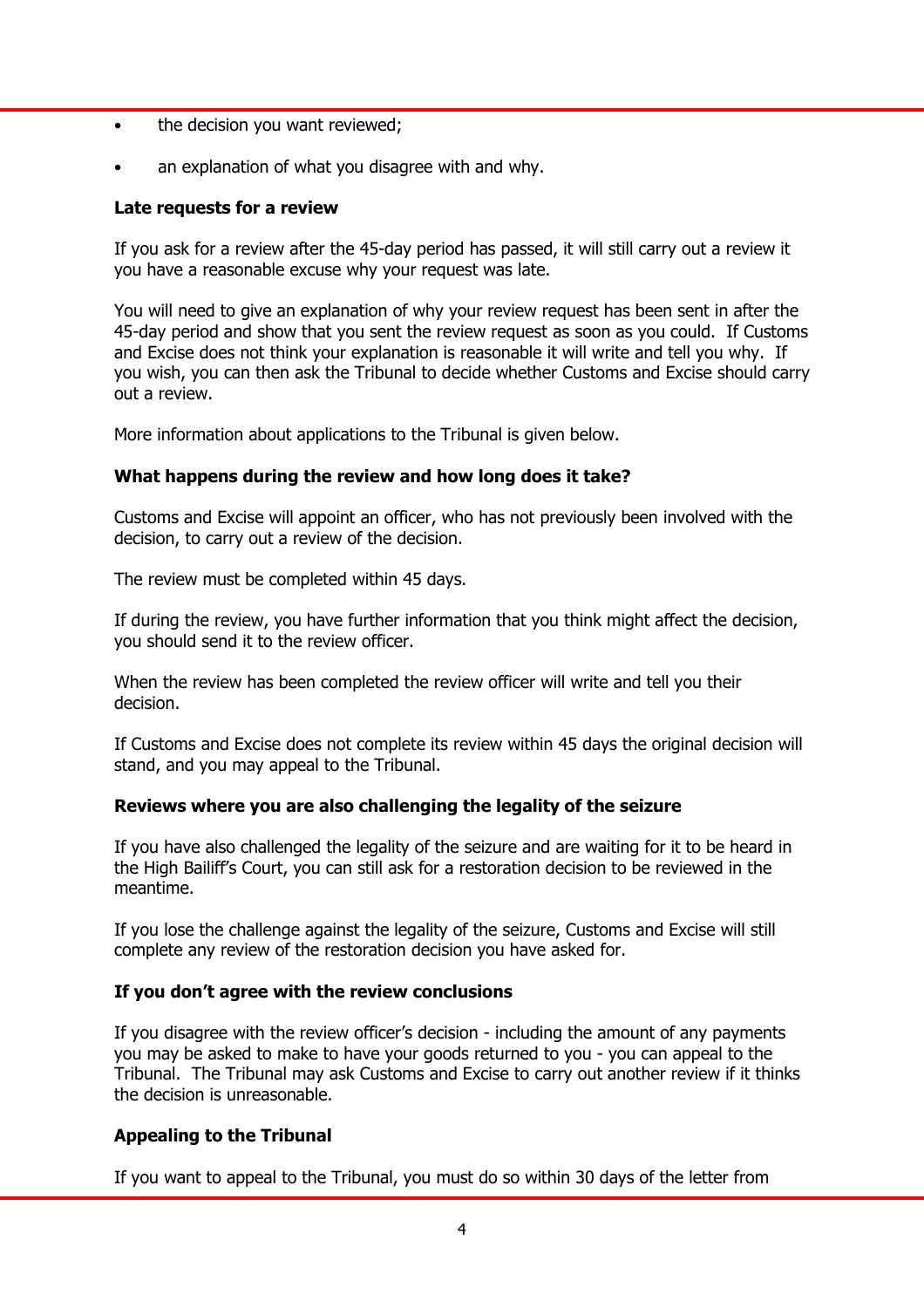Customs and Excise telling you of the review decision (or within 75 days of the date you requested the review if Customs and Excise does not send you the review decision within the 45 day review period).

You cannot appeal to the Tribunal until Customs and Excise has completed the review or the 45 day review period has ended.

#### Getting someone to act on your behalf

You don't have to deal with Customs and Excise personally. An accountant or other adviser can act on your behalf.

Customs and Excise has a strict legal duty of confidentiality which means that it needs your written permission before it can deal with your professional tax adviser or accountant.

You can appoint someone else to act for you, perhaps because you are ill, or have a disability or do not speak English. This person might be a friend or relative, or an adviser from a voluntary organisation. You will have to give permission for this person to deal with your affairs, whether over the telephone or in writing.

#### What to do if you want to provide further information

If at any time, you have further information that you think might affect the decision reached by Customs and Excise you should send it to the review officer at Custom House.

#### Privacy Notice

The Treasury collects information about you in order to administer taxation and carry out other functions for which it is responsible (e.g. National Insurance, customs and excise duties, property rates, social security benefits, state pensions and legal aid etc.), and for the detection and prevention of crime.

Whilst that information will primarily be provided by you, where the law allows we may also get information about you from other organisations, or give information about you to them. This may be to check the accuracy of the information provided, prevent or detect crime or protect public funds in other ways. These organisations may include other government departments, the police and other agencies.

To find out more about how we collect and use personal information, contact any of our offices or visit our website at: https://www.gov.im/about-the-government/departments/the-treasury/privacynotice/